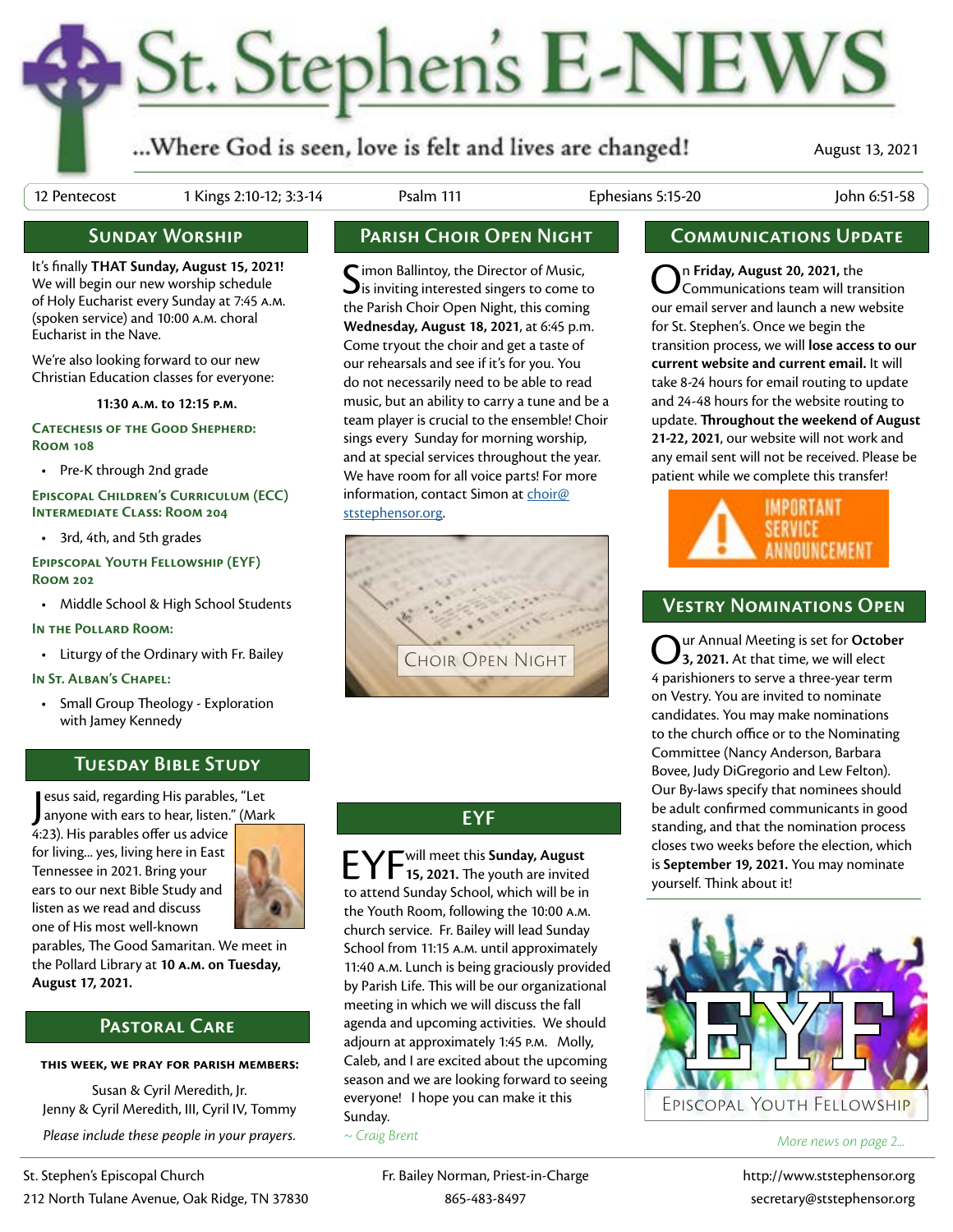## St. Stephen's E-NEWS

...Where God is seen, love is felt and lives are changed!

August 13, 2021

## **Small Group Theology**

 $\boldsymbol{\mathsf{C}}$  mall group theology exploration will meet in St. Alban's Chapel on **August 15, 2021 at 11:30 a.m**. Have you ever thought about all of the connotations of the spiritual words we use every day? Do you think about how you would explain the meanings of those words to a friend who was not churched? Do you think about how different faith traditions use the same words very differently? If these questions interest you, come join us for a deeper exploration of the meanings of these words and your experience with them.



Please bring notebooks or pads of paper and something to write with because we will begin each exploration by writing about what these words mean to you personally. As people are willing, we will share as much or little of these writings as we are comfortable doing with each other. I look forward to seeing you there.

*~Jamey Kennedy*

## **Adult Book Study: Liturgy of the Ordinary**

Please join us on August 15<sup>th</sup> from 11:30 A.M. to 12:15 P.M. in the Pollard Room for a guided study through Liturgy of the Ordinary by Tish Harrison Warren. Warren is an Anglican priest, a wife and mom who shares her experience of finding deep connections with God through the mundane rituals of the day. From brushing her kids' teeth to the maddening frustration of losing her keys, each of these experiences invites each of us to a deeper understanding of our baptism, the Eucharist, and our rich life of daily prayer.

This study is geared towards all, and will be especially helpful for the many of us who live at a frenetic pace with all of our daily responsibilities. Come find your faith affirmed, deepened, and expanded to include not just the "religious" experiences of church but the



everyday rituals that invite us to a greater awareness of and dependence upon God.

The book is readily available online both in print and digital forms. If you need any assistance in getting a copy, please contact the Parish Office.

## **New Curate at St. Stephen's**

We are looking forward to welcoming a new curate at St. Stephen's, beginning on September 1, 2021. If you don't know, a "curate" is the title given an individual for their first assignment out of seminary. Until then, please take a moment to get to know Ashton!



Hello St. Stephen's! For those of you who have not had the chance to meet me, my name is Ashton Sims, and in the next few weeks I will be joining you all as St. Stephen's next curate. I grew up in Decatur, Alabama and attended the University of Alabama where I graduated with a bachelor's degree in history and religious studies. It was at

Canterbury Chapel that I joined the Episcopal Church in 2013, and it was through that place that I heard the first inklings of a call to the priesthood. Most importantly, however, Canterbury is where I met Anna, and it was at that church where we were wed in October of 2017.

After college I attended the School of Theology at Sewanee where I discovered a love of the works of St. Thomas Aquinas and J.R.R. Tolkien, as well as a deep appreciation of the riches of the Daily Office. While at Sewanee I received a Griffin Fellowship which afforded me the opportunity and privilege to study at St. George's College in Jerusalem. From there I moved to Knoxville where I completed a chaplain residency at UT Medical Center, and I have continued to work there in various capacities.

As far as personal interests are concerned, I have been a lifelong gamer, an avid podcast listener, and from an early age I developed a love of fantasy and science-fiction literature. I am also deeply interested in liturgy, biblical studies, and the Christian mystical tradition. Anna and I share a mutual love of camping, (craft beer,?) giving our cat Thecla treats, and taking our dog Pip anywhere we can get away with it. Above all, we are absolutely ecstatic to begin this stage of our life and ministry with you all, and we look forward to officially becoming a part of the St. Stephen's family.